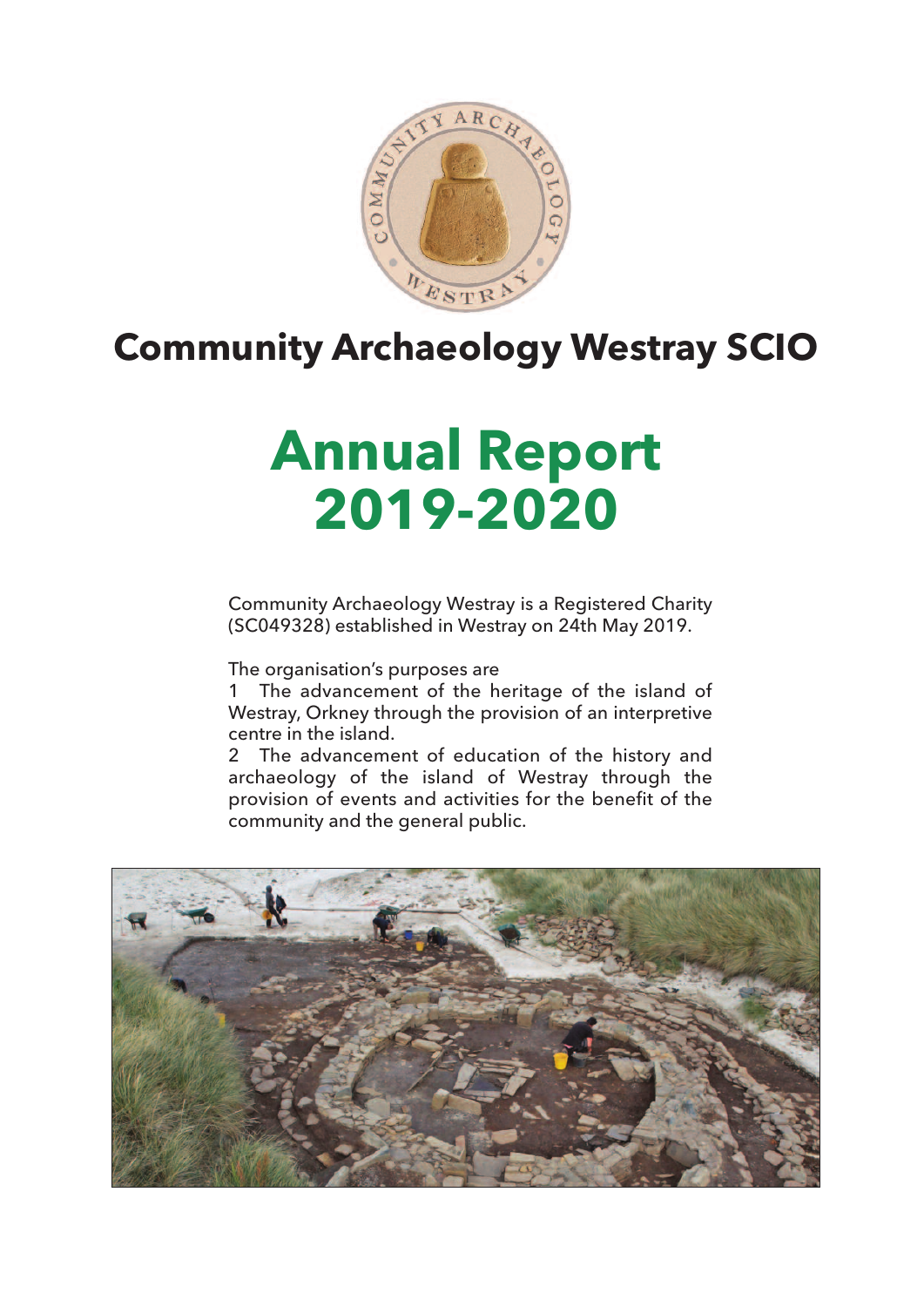#### **CAW Pre-History**

In 2017, following initial discussions, an informal Links of Noltland Legacy Project Group was formed with seven members of the Westray community organisations i.e.: Tourist Association, Development Trust, Heritage Centre, Community Council and the Golf Club.

Discussions were held with interested parties both on Westray and further afield, including Orkney Islands Council, Orkney Business Gateway, Historic Environment Scotland, Voluntary Action Orkney and Highland and Islands Enterprise. An island-wide survey was also initiated to identify what people on Westray wanted to see happen with the Links of Noltland archaeological site after the archaeological dig had been completed. The results were overwhelmingly in favour of developing a legacy project with a permanent display.

In order to fund the island-wide survey and provide a financial basis for future activity of the legacy project, grants were secured from the Westray Community Council, the Westray Development Trust and Historic Environment Scotland.

In January 2019 The Links of Noltland Legacy Project Group was renamed Community Archaeology Westray and on 24th May 2019 Community Archaeology Westray was formally recognised by the Office of the Scottish Charity Regulator (OSCR) as Community Archaeology Westray SCIO.

The first act as a SCIO was a workshop led by a heritage tourism consultant in preparation for a funding application to Awards for All and the OIC CDF fund to conduct a feasibility study/project design.

Before any progress can be made, the future usage of the Links of Noltland archaeological site which is in the care of Historic Environment Scotland (HES), has to be determined. The plan is for HES to continue to concentrate on the archaeological side of the project with CAW dealing with the management of the visiting public to the site, the infrastructure external to the HES site and creation of an appropriate visitor, learning and information centre on adjacent land.

CAW has met on site with Historic Environment Scotland three times in 2018-19 regarding future collaboration on the project. Subsequently CAW contacted OIC Planning Department and held preliminary discussions with an architect to determine the type of building required for a LoN Learning Centre. There is very little left to see on the HES site now the dig has been completed.

The next stage of the project was to create a joint

working agreement with Historic Environment Scotland. An initial draft is now with HES for discussion in anticipation of the easing of the Covid-19 lockdown.

Meantime CAW has been garnering support from various people outwith the island, discussing its project with, for instance, our MSP Liam MacArthur to judge the possible political impact and support within Scotland and locally with Dr Donna Heddle to see how it could fit with the Institute for Northern Studies.

The project was on hold waiting for Historic Environment Scotland (HES) to get back to CAW with its plans for consolidation of the dig and then the restitution of the site. CAW had a meeting with two members of HES in September 2019 who came to Westray for a flying visit just to meet with CAW. The outcome suggested that ideally reconstruction of some of the buildings could possibly be undertaken, depending on finance, but at that stage no decisions could be taken in Edinburgh so CAW thought that it would be unwise to start fundraising for a building project adjacent to the site until after the HES decision on the future of the site.

CAW already has a Memorandum of Understanding (MoU) with the Westray Development Trust and will in future seek MoUs with the Westray Golf Club, the Westray Heritage Trust and the Westray & Papa Westray Tourist Association.

The archaeologists have uncovered 38 buildings on the Links of Noltland (LON) site and while it will never be possible to reconstruct all of them, CAW has aspirations to provide visitors with access to computer reconstructions as time and funds permit.

In April 2020 PN and IR reported on discussions they had had with representatives from HES via ZOOM, on possible next steps for the project, given the current Covid-19 situation.

HES reported back that it is concentrating all efforts on live projects that will bring in revenue to the HES charity. There is currently no fieldwork scheduled at LoN.

A new suggestion for CAW to progress was put forward at the 2020 May Board meeting, which splits the project into three phases: 1, create an information platform. 2, look into producing a digital tour of the site and 3, erect the visitor and learning centre based on perceived need following the success of 1 and 2.

HES is looking to assist with CAW's project and has a considerable amount of information that could be very useful, it also has staff who create displays etc.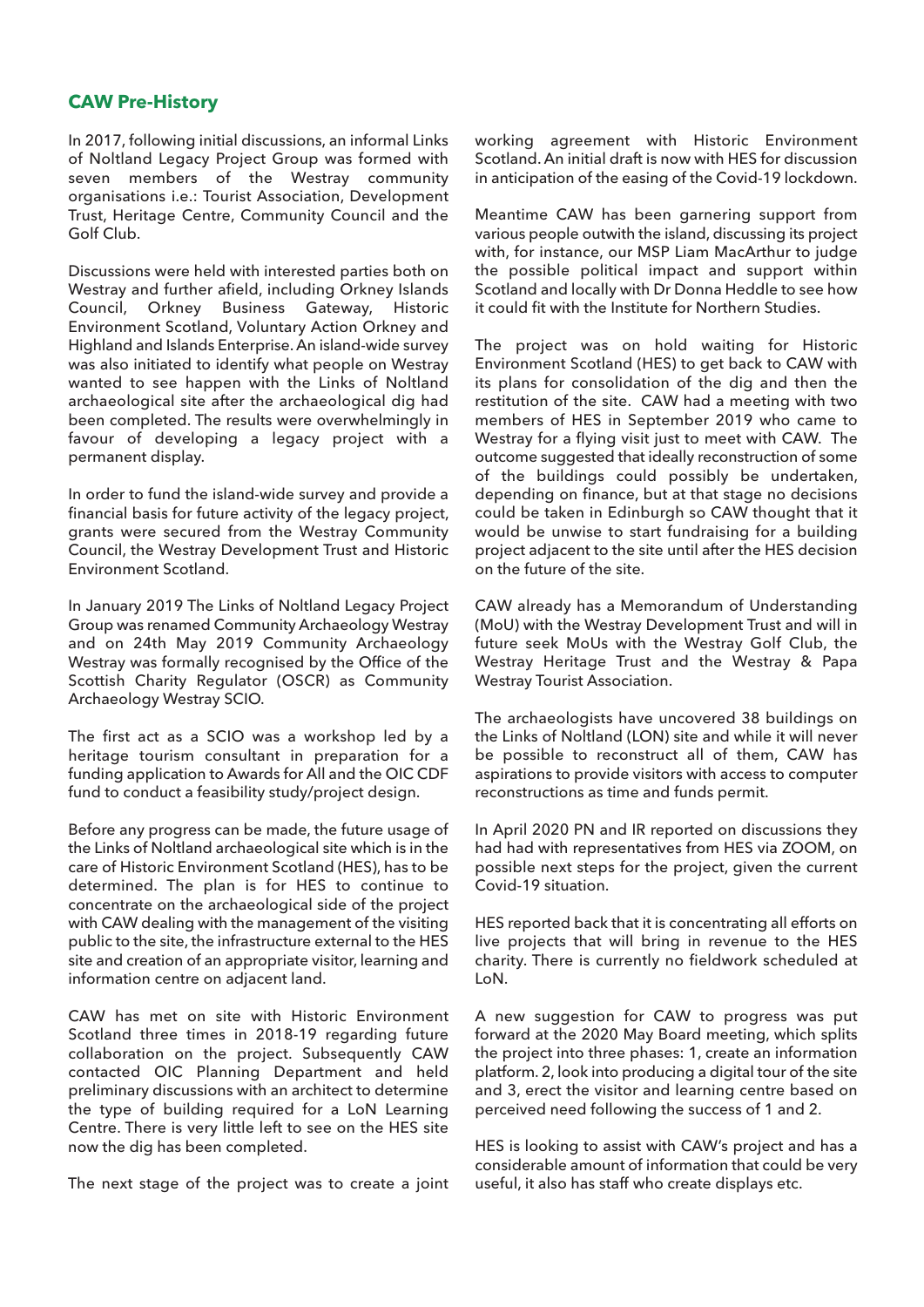### **Report from the Treasurer**

A summary of CAW's Financial Year (24/5/2019 - 23/5/2020)

CAW has continued the modest growth of its financial reserves with an opening balance of £1514.63 rising to £2279.46 by the close of the year.

The additional funds were generated by Board members, plus friends & family, activities in the Bargain Box yielding donations of £703.43 plus £100 from the Wood family 'garage' sale.

CAW's expenditures for this financial year amounted to £38.60 An itemised list of income, expenditure and running balances is available via the treasurer.

Ian W. Ricketts CAW Treasurer 24.6.2020



#### **APPENDIX**

A plan of the site showing the positions of structures. Areas 1-6 are the most recently uncovered by EASE archaeology. The site is now covered over.